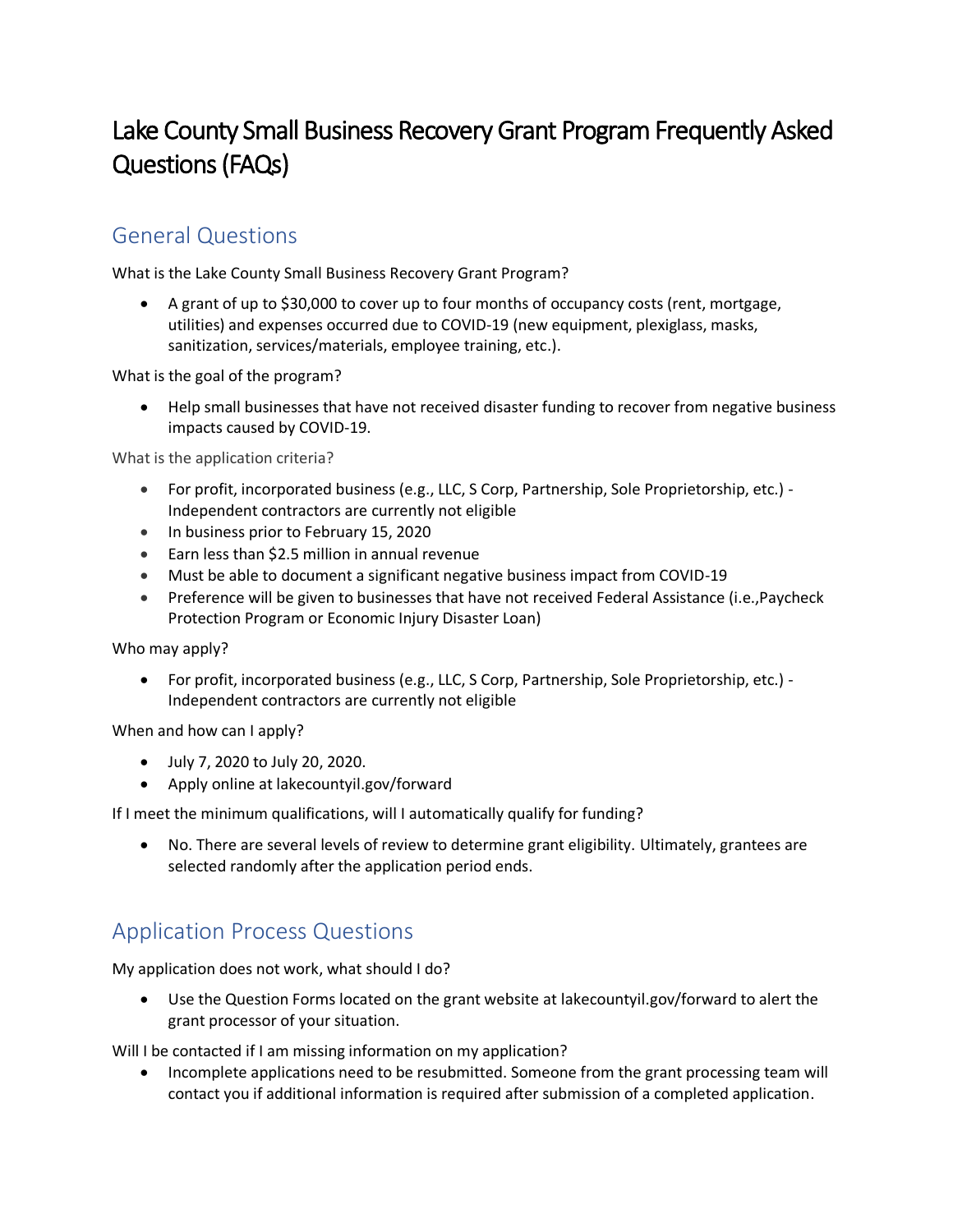Will I receive notification that my application is received?

• Yes, if you select to receive an email confirmation at the end of your application you will receive an email with a copy of your responses.

What kind of assistance is available to help complete the application process?

- There are two levels of assistance. For assistance with specific grant application questions and grant website problems, use the Question Forms located on the grant website at lakecountyil.gov/forward.
- For assistance with general questions and filling out the grant application call (847) 543-2033 or email [IllinoisSBDC@clcillinois.edu.](mailto:IllinoisSBDC@clcillinois.edu)

Will the application process be available in Spanish?

• The grant application is in English but Spanish language assistance can provided upon request by calling (847) 543-2033 or emailing IllinoisSBDC@clcillinois.edu.

Can I change my application after it has been submitted?

• No, all applications are final. You may resubmit if your application contained any errors. For duplicate entries we will consider the last submitted.

Can I mail my application?

• No. All applications are submitted via the website portal. Paper documents should be scanned and uploaded.

I started my application but didn't complete it and left the website before clicking submit. Can I go back and start where I left off?

 $\bullet$  No.

Does it matter when I submit my application?

• No. As long as your application is submitted between 8:00AM on July 7 and 11:59PM on July 20 your application will be considered equally among all the others.

## Application Supplemental Documentation Questions

If I meet the minimum qualifications, what additional documents will I be required to supply?

- The businesses 2019 tax return. If you have not yet filed 2019, please upload your 2018 tax return and your year-end 2019 financial statement.
- At least two business bank statements from 2020 that show a drop in revenue and include the business address and name.
- Valid business license (if required), or other proof of business operations within the County. Note that some municipalities within Lake County do require a business license and some do not. Check with your municipal office for specific requirements.
- Valid identification card of the applicant (e.g., driver's license, State ID, CityKey ID, or consular identification card).
- Completed Form W-9. Access a fillable form here: [https://www.lakecountyil.gov/DocumentCenter/View/35466/W-9-Supplier-Registration-Form-](https://www.lakecountyil.gov/DocumentCenter/View/35466/W-9-Supplier-Registration-Form-Cares-Act)[Cares-Act.](https://www.lakecountyil.gov/DocumentCenter/View/35466/W-9-Supplier-Registration-Form-Cares-Act)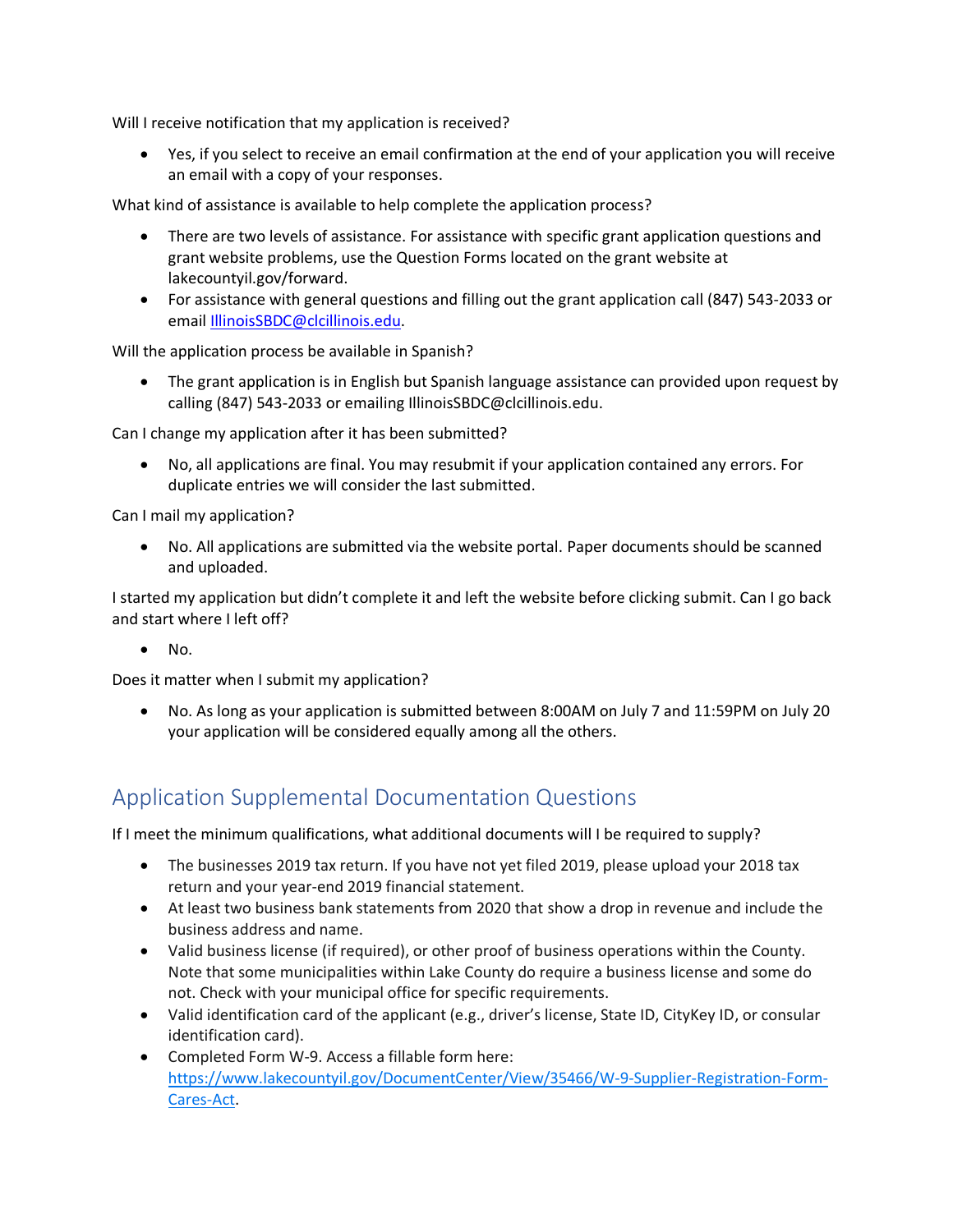• Rent invoice or monthly mortgage statement.

Are all documents listed on the grant application website required or only ones with an asterisk?

• All documents listed are required.

What format can I submit my documents in?

• Documents can be provided in MS Word, Excel and PDF formats. JPEGs are also acceptable as long as they are legible.

Can I upload multiple documents for each document type?

• Yes. Multiple documents can be uploaded up to 10 total documents.

Are electronic signatures accepted on the tax documents?

• Yes.

My taxes are electronic and not signed, will you accept them?

- Electronically self-prepared taxes are acceptable. Documents cannot be filled and unsigned pdfs.
- Do I have to put my bank account number on my W9 form?
	- No, the W9 does not require bank account information.

#### Eligibility Questions

I don't pay rent or mortgage. Is my business eligible for this grant?

• No. A main objective if the grant is to pay occupancy costs such as rent or mortgage.

Am I eligible to apply if I am a seasonal business?

• Yes.

Am I eligible to apply if I am a sole proprietor?

• Yes.

My small business is a seasonal business whose activity increases from April to June. Considering activity from that period would be a more accurate reflection of my business's operations. However, my small business was not fully ramped up on February 15, 2020. Am I still eligible?

• Yes. If you were in business on February 15, 2020 you are eligible.

Will awarding take into account industry type?

• No.

Why are not for profits not eligible?

• The Lake County board has decided to direct initial grant money to for-profit businesses.

Why are independent contractors and gig workers not eligible?

• The Lake County board has decided to direct initial grant money to businesses that have formed a legal entity such as an LLC or S Corporation.

Does the small business have to demonstrate a negative impact from COVID-19?

• Yes. Businesses need to demonstrate that COVID-19 impacted their business by closing, reducing service or having a significant drop in revenue.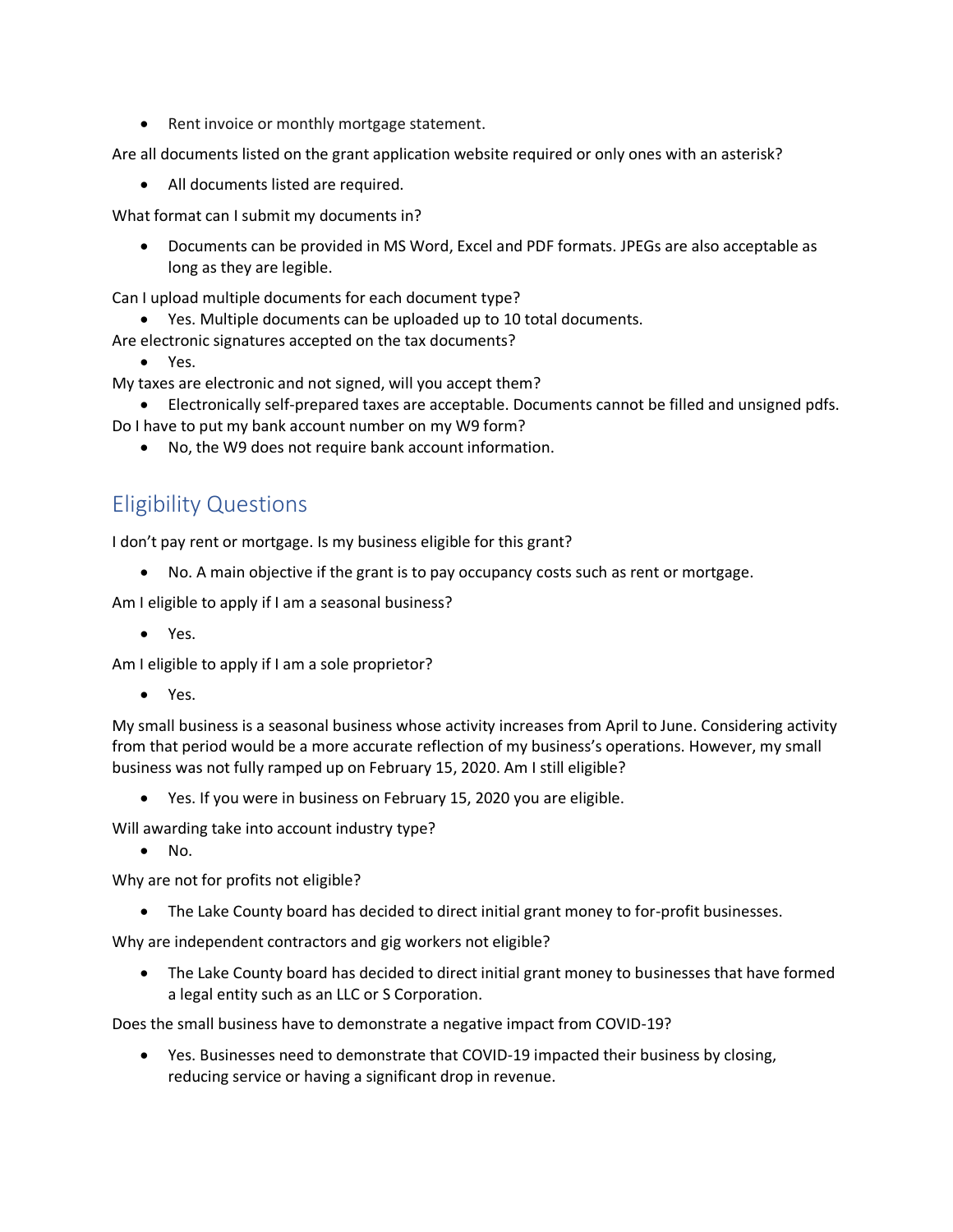If I have received funds from the Small Business Administration from the Paycheck Protection Program (PPP) or the Emergency Injury Disaster Loan (EIDL) program, can I still be eligible?

• Preference will be given to businesses that have not received PPP or EIDL funding.

I own a business in Lake County and a business outside of Lake County – can I still apply?

• Yes, but only for the business in Lake County.

How is revenue defined? My business often doesn't get paid for work until 2-3 months after we complete it.

• Invoices and billed receivables are not acceptable forms of revenue documentation as they exponentially extend the application review time. Bank statements covering a number of months adequate to demonstrate revenue decline should be sufficient.

I own a business with multiple locations. Can each of the locations be eligible to apply and receive a grant?

• Multiple applications per business are allowable, but only one grant is awarded per owner. So an owner with 3 businesses is allowed 3 entries but would only be awarded one grant.

Does my home-based business qualify?

• Yes, as long as it meets all the eligibility criteria.

Do I have to have a certification showing that my business is a minority business enterprise, or a veteran or women owned business to apply for this program?

• No. Applicants are only asked to indicate how they identify regarding race, ethnicity and gender.

I do not want to disclose my status as a minority business enterprise, veteran or woman owned business. Am I required to?

• No. Answers to those questions are not required.

# Communication Questions

How do I check the status of an application?

• Applicants who choose to will receive an email confirmation. Applicants can submit questions about application status via the question form.

# Funding Questions

What are eligible grant uses?

The grant is intended to support occupancy costs and must be used for those and other operating cost needs such as payroll, rent, utilities, replenishment of inventory and other incremental costs arising as a result of losses due to COVID-19.

What should grant funds not be used for?

• Grant funds may not be used for severance pay, workforce bonuses other than hazard pay and overtime, property taxes, other tax fees, or payments due to your municipality or Lake County, legal settlements, or expenditures that will be reimbursed through other federal programs.